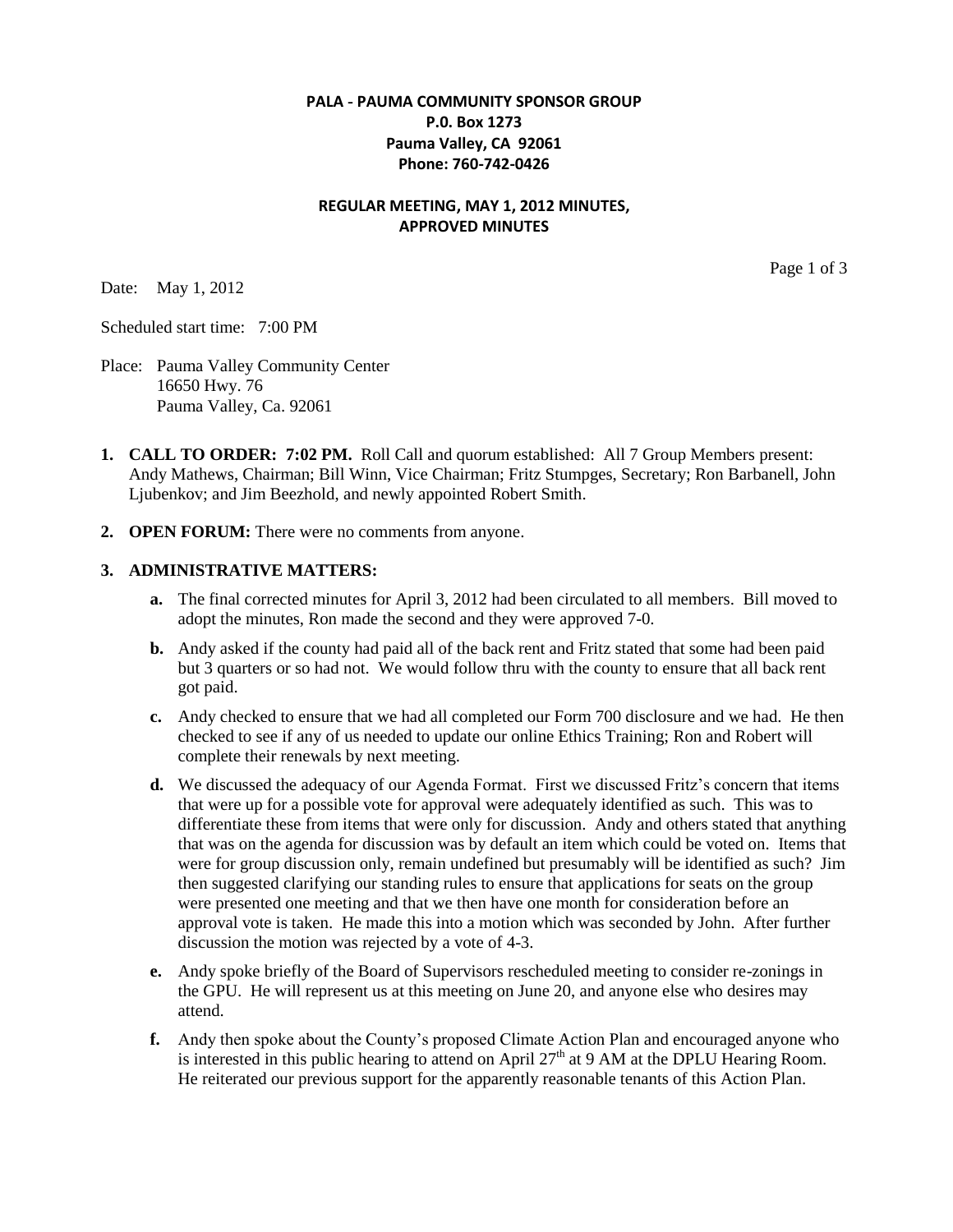### **4. DISCUSSIONS:**

- **a.** We then reviewed the Landscape and Site plans for the proposed Warner Ranch Development which had just been submitted to the county this morning. The owner's representative, Ali Shipori, and the landscape architect from the Warner Ranch Development planning team were present for the presentation. Ali stated that they had been asked by the county to not present other elements of the pending approval submittals until they had been reviewed by the county and their comments reviewed with the developer. Ali requested that we form a subcommittee that they could meet with more frequently outside of this monthly meeting. There is much time and focus needed on a project of this size which cannot be addressed during this monthly meeting. There were 9 boxes of material already submitted to the county. Andy said that this was a good proposal. Andy then said that he would like to just give them some of the concerns that we already had for their consideration and Ali agreed to take them. Andy mentioned the concern about water supply and the incompleteness of the Yuima's proposal to assume this responsibility by annexing this land into their jurisdiction. Ali responded that it is a complex process that has been going on for 3 years and involves many agencies such as LAFCO. So far Yuima has issued a water availability letter and Warner has come up with an alternate plan to tapping off of the combined Yuima / Indian Settlement line. Pala Tribe has threatened to deny the line from crossing their lands if Warner development goes through as planned. Warner is now thinking of running their own smaller line back to the main Met line. It would still be serviced by Yuima, as would the sewer service. Our second concern is the lack of natural gas there. Ali said that it would be an all electric facility. We were also concerned about the location of the sewage plant. Ali said that it was to be a new, state of the art modular sewage plant which can be added upon as the site grows. Our concern is for the appearance of it from the highway and Ali assured us that it is also a major concern of theirs and will be dealt with. We are also concerned with traffic. Ali said that there is still the one controlled, signalized, expanded highway entrance with entry guard. The other exits are for extreme fire emergency only and they are automated. Caltrans has agreed with this plan. Andy questioned the high-end amenities proposed compared with the moderately priced homes proposed last month. Ali responded that this necessitated their planned development of higher valued unit properties first. Andy made a statement to continue evaluating Warner details by reactivating the Warner Ranch Subcommittee which consists of Andy, Ron, and John.
- **b.** We then listened to a report on the Mowry property that the Rincon Band of Luiseno Indians is planning to take into Trust. The Vice Chair of the Tribe, Ms. Spenser, spoke of the history of the land and how it had once been part of the tribal lands. This history, its remoteness and abutting lands of Rincon and La Jolla reservation and nature preserve make this land perfect for FTT transfer. Ron moved that we oppose the County's Opposition to this transfer and state our support for it. Fritz gave a second and it was passed 7-0.
- **c.** Rancho Guejito road grading then came up for discussion. Rikki Schroeder, representative for the owners was present to describe what was done; but more importantly, she informed us that this grading was actually on a parcel of land outside of the Pala Pauma Groups jurisdiction! We enjoyed her detailing the need for improving this old trail for access to grazing lands that now take several hours to access. She stated that there was such a steep grade along this road that only 4 wheel type access was possible and it could never be used as the "development access road". We dropped our plans to insist on full restoral of the trail to pre-grading conditions because of lack of jurisdiction.